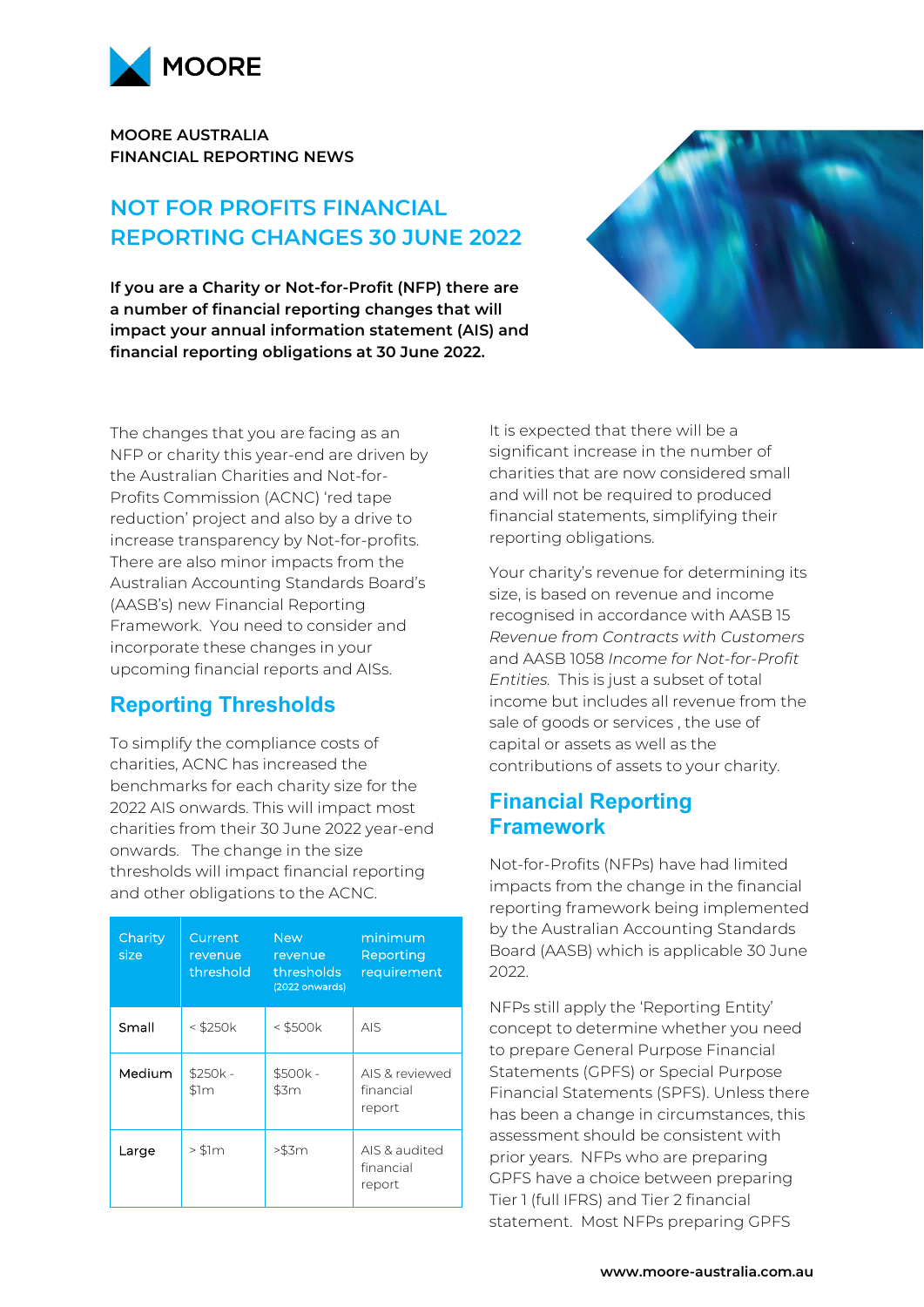have prepare Tier 2 *Reduced Disclosure Regime* (RDR) financial statements.

From 30 June 2022, NFPs preparing Tier 2 financial statements now must prepare *Simplified Disclosures* (SDS) financial statements under AASB 1060 *General Purpose Financial Statements – Simplified Disclosures for For-Profit and Not-for-Profit Tier 2 Entities* as RDR no longer exist. Further guidance on transitioning to the new SDS framework can be found in our [Guide to](https://www.moore-australia.com.au/news-and-views/may-2022/guide-to-transitioning-to-simplified-disclosure-re)  [Transitioning to Simplified Disclosure](https://www.moore-australia.com.au/news-and-views/may-2022/guide-to-transitioning-to-simplified-disclosure-re)  [Reporting.](https://www.moore-australia.com.au/news-and-views/may-2022/guide-to-transitioning-to-simplified-disclosure-re)

AASB 1060 overall requires less disclosures than RDR, but there are also some aspects that will require additional disclosures including around provisioning and leasing. Accordingly, preparation of this year's financial statements may take additional effort as you implement the new disclosure requirements.

### **KMP Disclosures**

From 2022 onwards, the ACNC is requiring all Large Charities that prepare SPFS to provide Key Management Personnel (KMP) remuneration disclosures. Charities preparing GPFS are already required to present related party disclosures under AASB 124 *Related Party Disclosures* or the equivalent requirements in AASB 1060.

KMP is defined in AASB 124 as *'those persons having authority and responsibility for planning, directing and controlling the activities of the entity...'.*  This will include and directors or trustees of the NFP, and other personnel such as the CEO and other senior management, but judgement will be required to determine who is captured by this definition.

As Charities often predominately staffed by volunteers, including their directors or trustees, the ACNC has determined for Large Charities preparing SPFS the disclosure is only required if the NFP has 2 or more remunerated KMP so you do not disclose the remuneration of an individual. Charities who are preparing

GPFS do not have this exemption and you will still be required to disclose your KMP remuneration even if there is only a single remunerated KMP to comply with the accounting standards.

# **Directors IDs**

Under recently introduced requirements, all directors of companies governed by the *Corporations Act 2001* or the *Corporations (Aboriginal and Torres Strait Islander) Act 2006* will be required to obtain a Directors ID. These IDs are 15 digit identifiers which the director will keep for life. It allows stakeholders to see other companies that a director is involved with as well as all historical directorships. Directors of any NFP that is established under either the *Corporations Act 2001* or the *Corporations (Aboriginal and Torres Strait Islander) Act 2006* will also need to comply with this requirement. The deadlines for obtaining directors IDs are:

| Date of<br>Directorship                                         | <b>Application Date</b>          |
|-----------------------------------------------------------------|----------------------------------|
| On or before 31<br>October 2021<br>existing & new<br>directors) | By 30 November<br>2022           |
| 1 November 2021 - 4<br>April 2022                               | Within 28 days of<br>appointment |
| From 5 April 2022                                               | Before appointment               |

#### Corporations Act Directors:

#### Corporations (Aboriginal and Torres Strait Islander) Act Directors:

| Date of<br>Directorship                                         | <b>Application Date</b> |
|-----------------------------------------------------------------|-------------------------|
| On or before 31<br>October 2022<br>existing & new<br>directors) | By 30 November<br>2023  |
| From 1 November<br>2022                                         | Before appointment      |